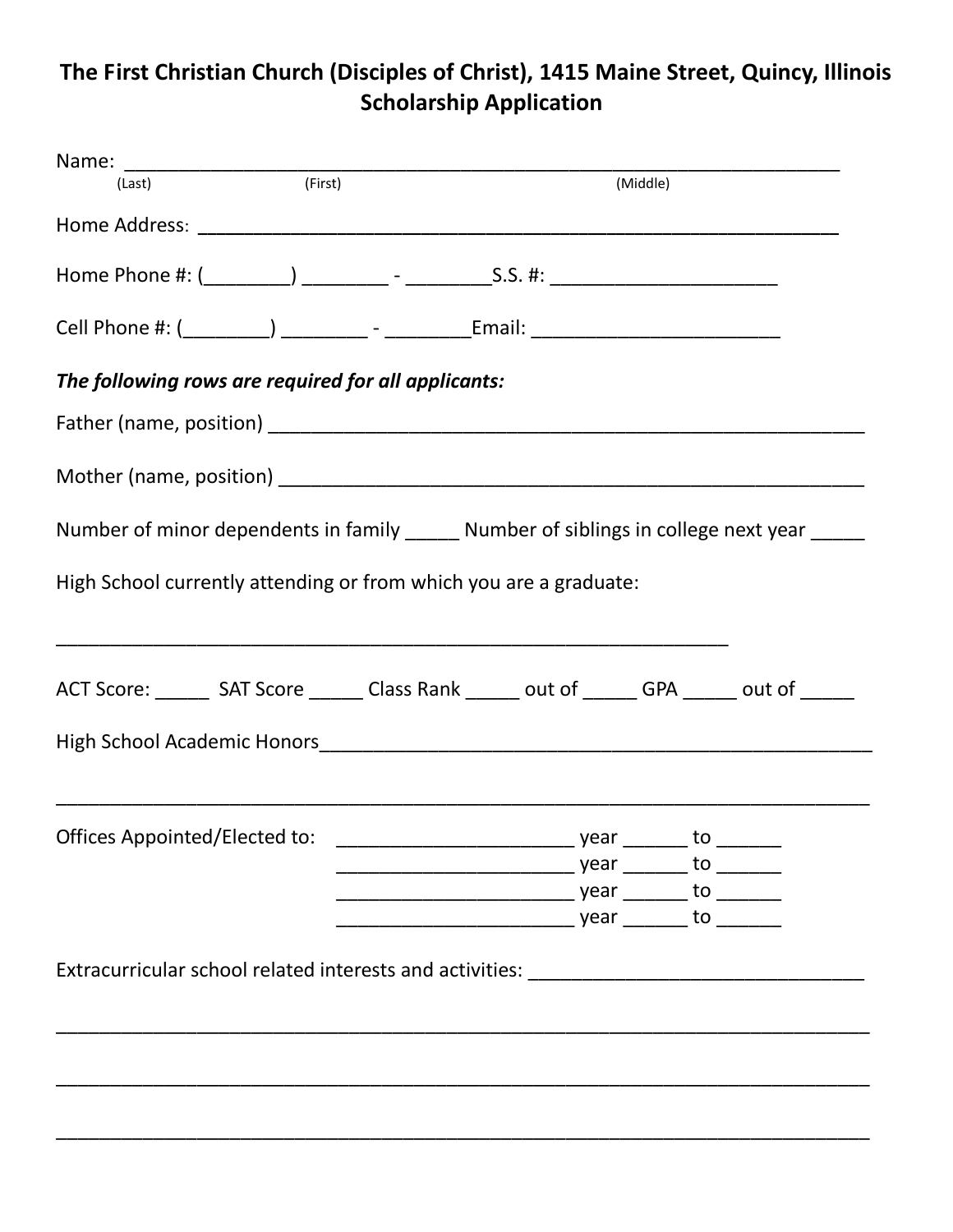#### **The First Christian Church (Disciples of Christ), 1415 Maine Street, Quincy, Illinois Scholarship Application**

| Phone Number (_______) ________ - _______                                     |  |
|-------------------------------------------------------------------------------|--|
| Academic status of next year: _______________________(Fr, Soph, Jr. Sr, Grad) |  |
|                                                                               |  |
|                                                                               |  |
|                                                                               |  |
| Hours Completed: _______ Grade Point Average: ________                        |  |
|                                                                               |  |
|                                                                               |  |
|                                                                               |  |

If there are circumstances not covered by this form that you want the Scholarship Committee Of the First Christian Church (Disciples of Christ) of Quincy, IL to consider in processing this Application, please describe them below:

\_\_\_\_\_\_\_\_\_\_\_\_\_\_\_\_\_\_\_\_\_\_\_\_\_\_\_\_\_\_\_\_\_\_\_\_\_\_\_\_\_\_\_\_\_\_\_\_\_\_\_\_\_\_\_\_\_\_\_\_\_\_\_\_\_\_\_\_\_\_\_\_\_\_\_\_\_

\_\_\_\_\_\_\_\_\_\_\_\_\_\_\_\_\_\_\_\_\_\_\_\_\_\_\_\_\_\_\_\_\_\_\_\_\_\_\_\_\_\_\_\_\_\_\_\_\_\_\_\_\_\_\_\_\_\_\_\_\_\_\_\_\_\_\_\_\_\_\_\_\_\_\_\_\_

\_\_\_\_\_\_\_\_\_\_\_\_\_\_\_\_\_\_\_\_\_\_\_\_\_\_\_\_\_\_\_\_\_\_\_\_\_\_\_\_\_\_\_\_\_\_\_\_\_\_\_\_\_\_\_\_\_\_\_\_\_\_\_\_\_\_\_\_\_\_\_\_\_\_\_\_\_

\_\_\_\_\_\_\_\_\_\_\_\_\_\_\_\_\_\_\_\_\_\_\_\_\_\_\_\_\_\_\_\_\_\_\_\_\_\_\_\_\_\_\_\_\_\_\_\_\_\_\_\_\_\_\_\_\_\_\_\_\_\_\_\_\_\_\_\_\_\_\_\_\_\_\_\_\_

\_\_\_\_\_\_\_\_\_\_\_\_\_\_\_\_\_\_\_\_\_\_\_\_\_\_\_\_\_\_\_\_\_\_\_\_\_\_\_\_\_\_\_\_\_\_\_\_\_\_\_\_\_\_\_\_\_\_\_\_\_\_\_\_\_\_\_\_\_\_\_\_\_\_\_\_\_

\_\_\_\_\_\_\_\_\_\_\_\_\_\_\_\_\_\_\_\_\_\_\_\_\_\_\_\_\_\_\_\_\_\_\_\_\_\_\_\_\_\_\_\_\_\_\_\_\_\_\_\_\_\_\_\_\_\_\_\_\_\_\_\_\_\_\_\_\_\_\_\_\_\_\_\_\_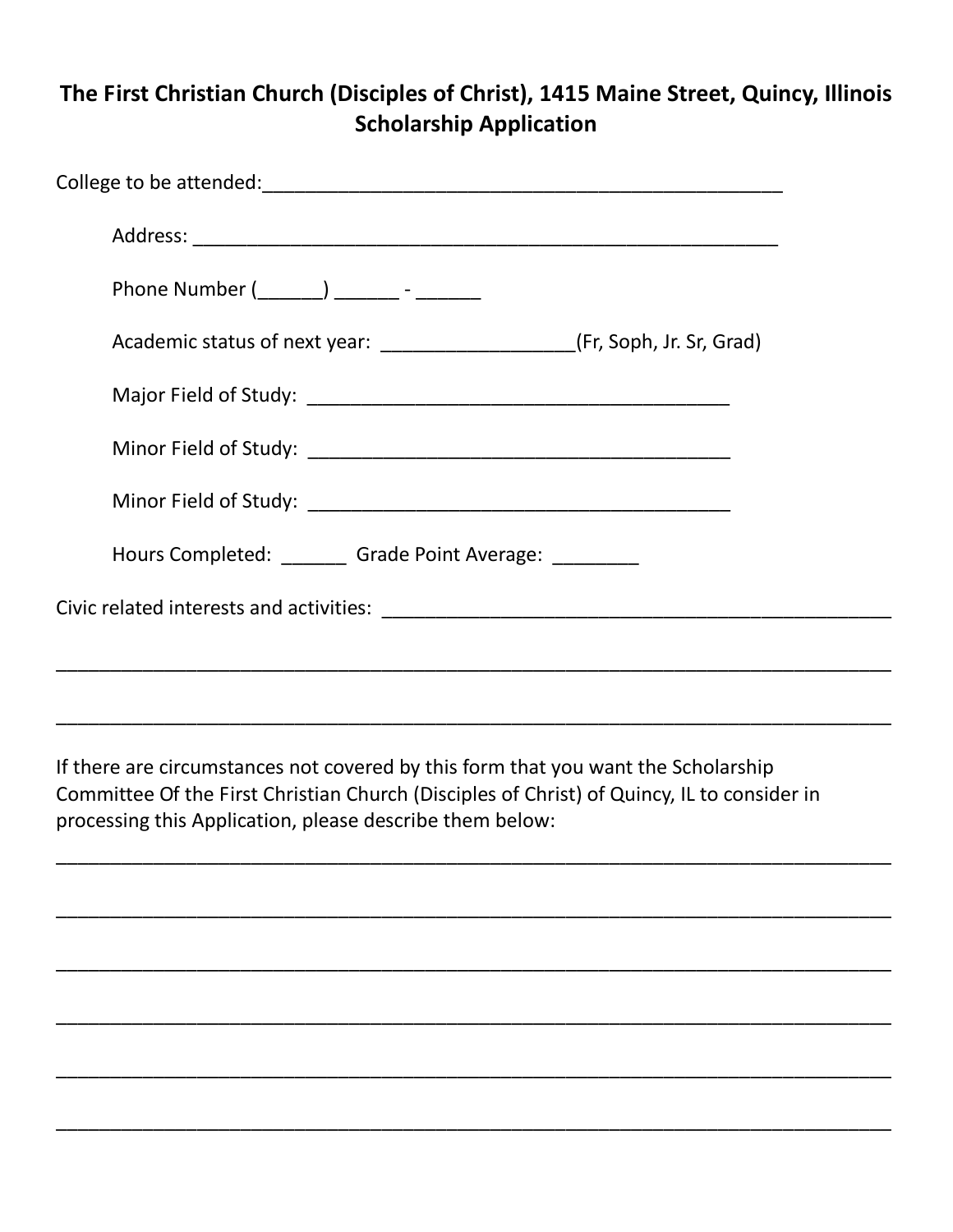# **The First Christian Church (Disciples of Christ), 1415 Maine Street, Quincy, Illinois Scholarship Application**

Provide your thoughts regarding your choice of career field, your aspirations, and your plans for the future. Any insights that you provide will greatly assist the committee in making its evaluation. Please make your statement as legible as possible. The members of the First Christian Church (Disciples of Christ) of Quincy, IL, wish you success in your academic pursuits and professional endeavors.

\_\_\_\_\_\_\_\_\_\_\_\_\_\_\_\_\_\_\_\_\_\_\_\_\_\_\_\_\_\_\_\_\_\_\_\_\_\_\_\_\_\_\_\_\_\_\_\_\_\_\_\_\_\_\_\_\_\_\_\_\_\_\_\_\_\_\_\_\_\_\_\_\_\_\_\_\_

\_\_\_\_\_\_\_\_\_\_\_\_\_\_\_\_\_\_\_\_\_\_\_\_\_\_\_\_\_\_\_\_\_\_\_\_\_\_\_\_\_\_\_\_\_\_\_\_\_\_\_\_\_\_\_\_\_\_\_\_\_\_\_\_\_\_\_\_\_\_\_\_\_\_\_\_\_

\_\_\_\_\_\_\_\_\_\_\_\_\_\_\_\_\_\_\_\_\_\_\_\_\_\_\_\_\_\_\_\_\_\_\_\_\_\_\_\_\_\_\_\_\_\_\_\_\_\_\_\_\_\_\_\_\_\_\_\_\_\_\_\_\_\_\_\_\_\_\_\_\_\_\_\_\_

\_\_\_\_\_\_\_\_\_\_\_\_\_\_\_\_\_\_\_\_\_\_\_\_\_\_\_\_\_\_\_\_\_\_\_\_\_\_\_\_\_\_\_\_\_\_\_\_\_\_\_\_\_\_\_\_\_\_\_\_\_\_\_\_\_\_\_\_\_\_\_\_\_\_\_\_\_

\_\_\_\_\_\_\_\_\_\_\_\_\_\_\_\_\_\_\_\_\_\_\_\_\_\_\_\_\_\_\_\_\_\_\_\_\_\_\_\_\_\_\_\_\_\_\_\_\_\_\_\_\_\_\_\_\_\_\_\_\_\_\_\_\_\_\_\_\_\_\_\_\_\_\_\_\_

\_\_\_\_\_\_\_\_\_\_\_\_\_\_\_\_\_\_\_\_\_\_\_\_\_\_\_\_\_\_\_\_\_\_\_\_\_\_\_\_\_\_\_\_\_\_\_\_\_\_\_\_\_\_\_\_\_\_\_\_\_\_\_\_\_\_\_\_\_\_\_\_\_\_\_\_\_

\_\_\_\_\_\_\_\_\_\_\_\_\_\_\_\_\_\_\_\_\_\_\_\_\_\_\_\_\_\_\_\_\_\_\_\_\_\_\_\_\_\_\_\_\_\_\_\_\_\_\_\_\_\_\_\_\_\_\_\_\_\_\_\_\_\_\_\_\_\_\_\_\_\_\_\_\_

\_\_\_\_\_\_\_\_\_\_\_\_\_\_\_\_\_\_\_\_\_\_\_\_\_\_\_\_\_\_\_\_\_\_\_\_\_\_\_\_\_\_\_\_\_\_\_\_\_\_\_\_\_\_\_\_\_\_\_\_\_\_\_\_\_\_\_\_\_\_\_\_\_\_\_\_\_

\_\_\_\_\_\_\_\_\_\_\_\_\_\_\_\_\_\_\_\_\_\_\_\_\_\_\_\_\_\_\_\_\_\_\_\_\_\_\_\_\_\_\_\_\_\_\_\_\_\_\_\_\_\_\_\_\_\_\_\_\_\_\_\_\_\_\_\_\_\_\_\_\_\_\_\_\_

\_\_\_\_\_\_\_\_\_\_\_\_\_\_\_\_\_\_\_\_\_\_\_\_\_\_\_\_\_\_\_\_\_\_\_\_\_\_\_\_\_\_\_\_\_\_\_\_\_\_\_\_\_\_\_\_\_\_\_\_\_\_\_\_\_\_\_\_\_\_\_\_\_\_\_\_\_ References: Please submit two references. One reference must be from a professor or teacher knowledgeable about your academic studies and one must be a personal reference.

With my signature below, I certify the included information is true and accurate to the best of my knowledge.

(Date) (Signature)

\_\_\_\_\_\_\_\_\_\_\_\_\_\_\_\_\_\_\_\_\_\_\_\_\_\_\_\_ \_\_\_\_\_\_\_\_\_\_\_\_\_\_\_\_\_\_\_\_\_\_\_\_\_\_\_\_\_\_\_\_\_\_\_

**Return by April 1st to:** First Christian Church (Disciples of Christ) % Trustee Scholarship Committee 1415 Maine Street Quincy, IL 62301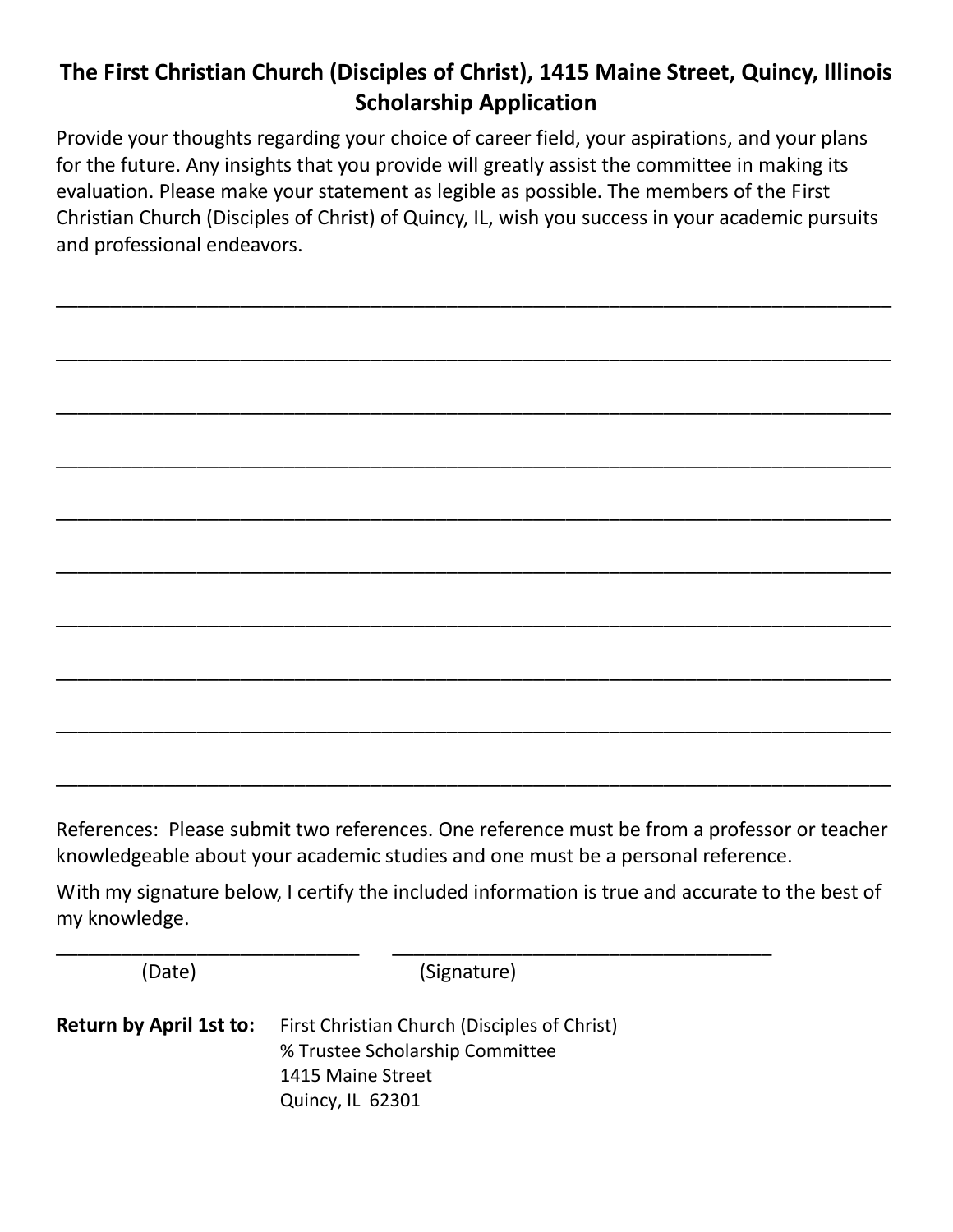## **First Christian Church (Disciples of Christ), 1415 Maine Street, Quincy, IL Scholarship Application**

#### **Professional Letter of Recommendation**

As a courtesy the applicant should complete this top information for the evaluator.

Name of Applicant: \_\_\_\_\_\_\_\_\_\_\_\_\_\_\_\_\_\_\_\_\_\_\_\_\_\_\_\_\_\_\_\_\_\_\_\_\_\_\_\_\_\_\_\_\_\_\_\_\_

\*\*\*\*\*\*\*\*\*\*\*\*\*\*\*\*\*\*\*\*\*\*\*\*\*\*\*\*\*\*\*\*\*\*\*\*\*\*\*\*\*\*\*\*\*\*\*\*\*\*\*\*\*\*\*\*\*\*\*\*\*\*\*\*\*\*\*\*\*\*\*\*\*\*\*\*\*\*\*\*\*\*\*\*\*\*\*\*\*\*\*\*

*Please rate this applicant. Compare with others of like age and position.*

|                           | Upper<br>5% | Upper<br>10% | Upper<br>25% | Upper<br>50% | Lower | No Basis<br>for<br>Judgment |
|---------------------------|-------------|--------------|--------------|--------------|-------|-----------------------------|
| Intellectual achievement  |             |              |              |              |       |                             |
| General knowledge         |             |              |              |              |       |                             |
| Oral expression           |             |              |              |              |       |                             |
| Written expression        |             |              |              |              |       |                             |
| Working with others       |             |              |              |              |       |                             |
| <b>Emotional maturity</b> |             |              |              |              |       |                             |
| Imagination / creativity  |             |              |              |              |       |                             |

General assessment of overall academic ability: Of the approximately \_\_\_\_\_\_ Students at a comparable education level that I have known in recent years, I would rate this application in the upper \_\_\_\_\_\_ percent.

In addition, please write a statement on the reverse side indicating your opinion o the applicant's ability to pursue studies and the achieve professional success in his or her chosen field. Any pertinent information is valuable, but an evaluation of strengths and weakness is more helpful than general praise.

| Position _____________________________                                                               |                                                                                |
|------------------------------------------------------------------------------------------------------|--------------------------------------------------------------------------------|
|                                                                                                      | Dates _______________                                                          |
|                                                                                                      |                                                                                |
| Please return this letter of recommendation by April 1, to:<br>1415 Maine Street<br>Quincy, IL 62301 | First Christian Church (Disciples of Christ)<br>%Trustee Scholarship Committee |